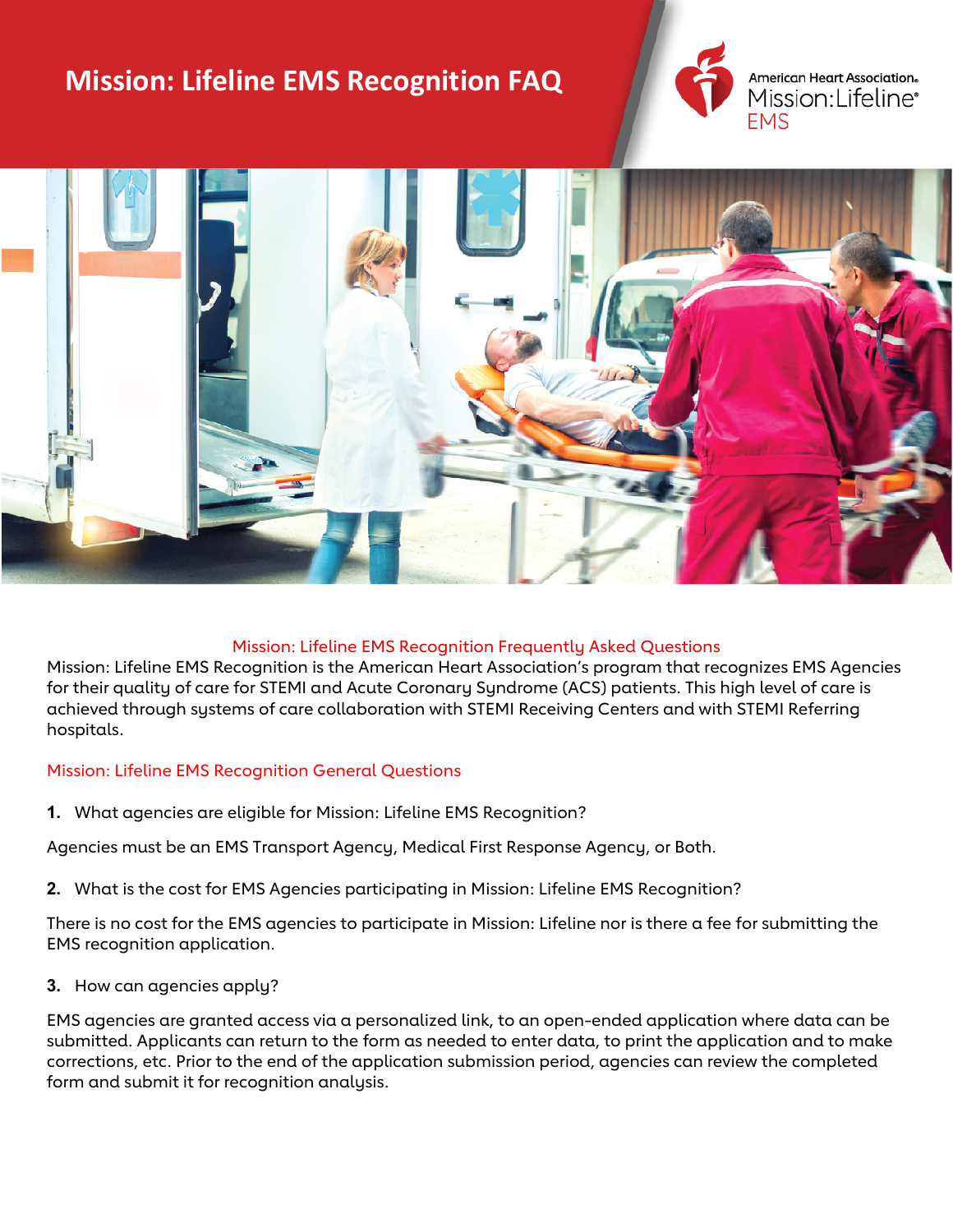

**4.** How will agencies receive the unique application link?

The primary contact listed on the application for EMS agencies who applied the previous recognition year for Mission: Lifeline EMS recognition will receive an email with unique application link. This link can be used as often as needed to enter, update, and/or submit. Agencies who did not apply for recognition in the previous recognition year can request a unique application link by emailing [MissionLifeline@heart.org.](mailto:MissionLifeline@heart.org)

**5.** Is there an opportunity to view the application prior to submitting data online?

Yes. The Mission: Lifeline EMS recognition application is available as a download via th[e Mission: Lifeline EMS](https://www.heart.org/en/professional/quality-improvement/mission-lifeline/mission-lifeline-ems-recognition)  [Recognition](https://www.heart.org/en/professional/quality-improvement/mission-lifeline/mission-lifeline-ems-recognition) webpage.

**6.** What are the award levels for Mission: Lifeline EMS Recognition?

| Award Level | Number of Quarters of         | Minimum Adherence Score       | Minimum Volume             |
|-------------|-------------------------------|-------------------------------|----------------------------|
|             | Compliance                    |                               | Requirements               |
| Bronze      | At least 1 calendar quarter   | >75% on all required measures | 4 or more in calendar year |
| Silver      | Annual compliance             | >75% on all required measures | 4 or more in calendar year |
| Gold        | Annual compliance + Silver in | >75% on all required measures | 4 or more in calendar year |
|             | 2018                          |                               |                            |

- **7.** Are recognized agencies allowed to repeat the award level in consecutive years or must they advance to the next award level?
	- EMS agencies can repeat the bronze award level.
	- EMS agencies that were awarded the silver recognition award level in the previous recognition year can achieve the bronze level in the current recognition year if unable to achieve gold
	- At this time, there is no limit on the number of years that an agency can receive bronze recognition.
	- When silver level achievement is repeated, the agency advances to the gold award level.
	- A current recognition year Gold award can only be achieved if an agency reached Silver or Gold in the previous recognition year.
- **8.** What is the volume requirement for each level of Mission: Lifeline EMS Recognition?

Agencies must have an annual volume of at least four STEMI patients, using those patient volume(s) in measure 3 and/or 4, to qualify for any of the three awards levels (Bronze, Silver, Gold).

Agencies who have less than 4 STEMI patients per year can partner with other agencies within a geographically defined EMS region to submit a Regional application to meet annual volume requirements.

**9.** Can an EMS agency apply and be eligible for recognition if only one, two or three quarters of data is reported in the application?

Yes, so long as the overall minimum annual volume of at least 4 STEMI patients is met.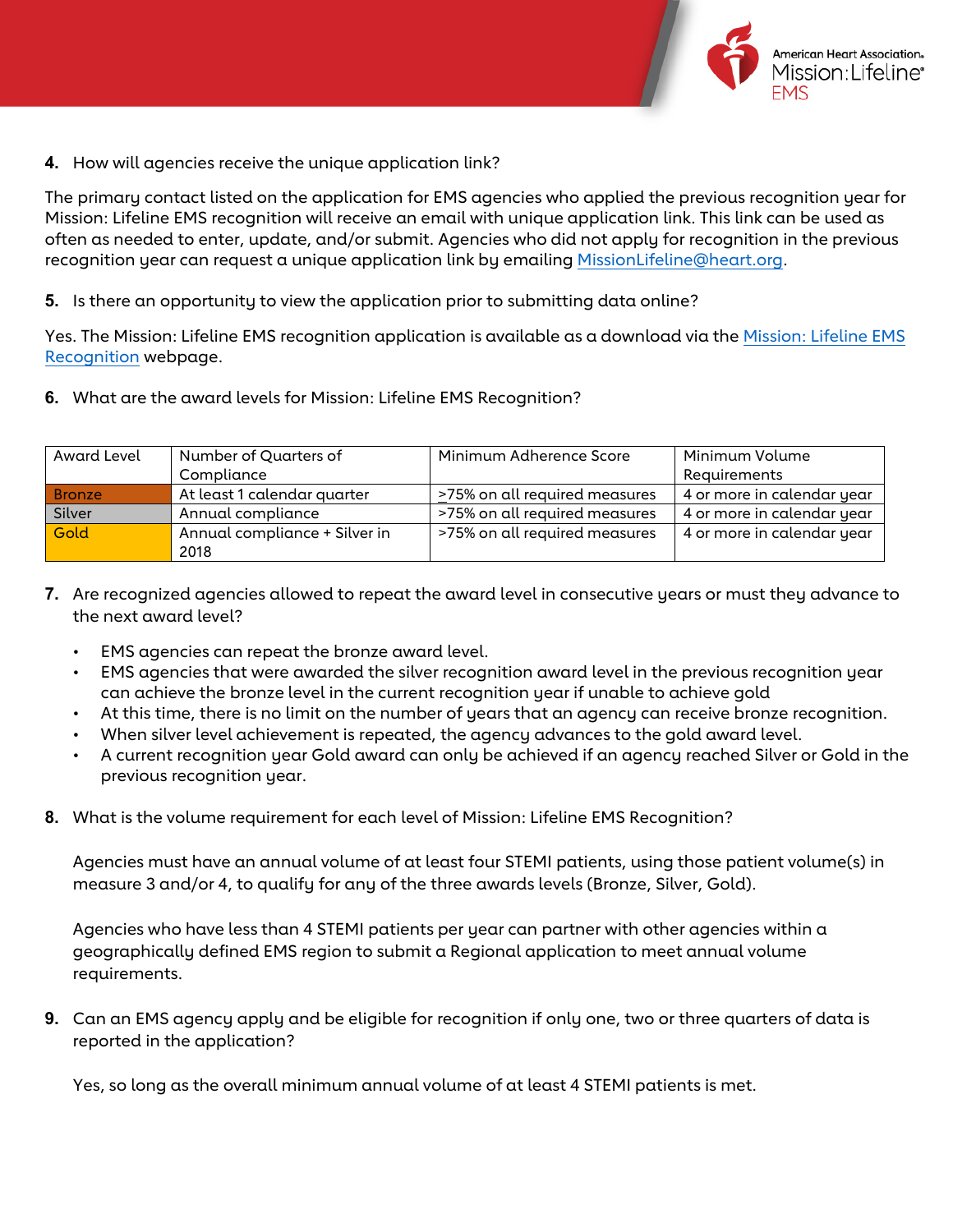

**10.** What is the review process for all Mission: Lifeline EMS Recognition application submissions?

When an application is submitted for recognition analysis, it is exported into Excel format. In the Excel format, all data and information will be reviewed for completion and measure adherence by the AHA National Center Mission: Lifeline staff. This review process may take up to four weeks.

**11.** Will the information entered within submitted applications be recorded and stored?

Yes, all data submitted is exported into and Excel format and housed for AHA National Center staff to regularly review during and after the application submission period. All information submitted is confidential.

**12.** How are applicants notified when the application submission is complete and officially submitted?

Immediately upon completion of the application, a window opens advising the applicant the application was submitted.

**13.** How will EMS agencies be recognized?

The American Heart Association will provide EMS agencies who achieve an award with a Mission: Lifeline EMS Recognition kit. The kit will include local press release statements, web widgets and icons containing the AHA and Mission: Lifeline logo, and a certificate of achievement.

**14.** How will EMS agencies be notified of their award?

Local AHA staff will notify EMS agencies of their award achievement via email or by direct contact.

**15.** When will agencies by notified of any level of award achievement?

Award notifications will be made late Spring 2022.

**16.** What tools and/or aids are available to assist agencies with collecting follow-up data from hospitals?

Tools and resources can be found on our webpage at [www.heart.org/EMSRecognition.](http://www.heart.org/EMSRecognition)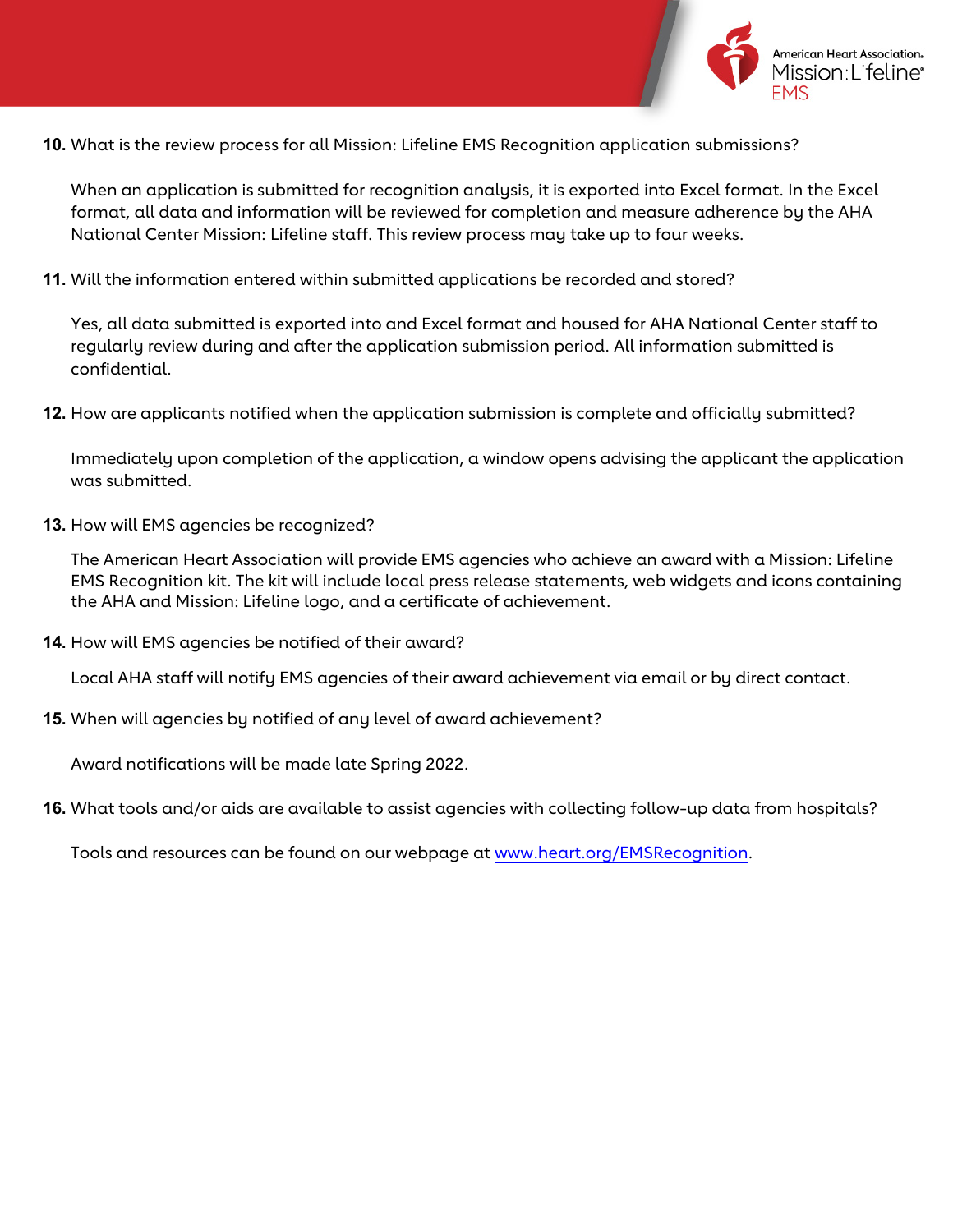

# Mission: Lifeline EMS Recognition Criteria

**17.** What are the 2022 Mission: Lifeline EMS recognition achievement measures?

| Measure 1: Percentage of patients with non-traumatic chest pain/ACS symptoms (which may include chest pain<br>or discomfort in other areas of the body of suspected cardiac origin, shortness of breath, sweating, nausea,<br>vomiting, dizziness, and atypical or unusual symptoms) in patients >35 years of age, treated and transported by<br>EMS who received a pre-hospital 12 Lead                                                                                              |                                                                                                                                                                                          |  |  |  |
|---------------------------------------------------------------------------------------------------------------------------------------------------------------------------------------------------------------------------------------------------------------------------------------------------------------------------------------------------------------------------------------------------------------------------------------------------------------------------------------|------------------------------------------------------------------------------------------------------------------------------------------------------------------------------------------|--|--|--|
| Measure Impact to Care and Outcomes: Early 12 Lead acquisition $\rightarrow$ Early recognition of STEMI $\rightarrow$ Early                                                                                                                                                                                                                                                                                                                                                           |                                                                                                                                                                                          |  |  |  |
| Notification to the ED $\rightarrow$ Early Activation to the Cath Lab $\rightarrow$ Timely Reperfusion                                                                                                                                                                                                                                                                                                                                                                                |                                                                                                                                                                                          |  |  |  |
| Description                                                                                                                                                                                                                                                                                                                                                                                                                                                                           | Data and/or Time Intervals to Collect                                                                                                                                                    |  |  |  |
| Denominator                                                                                                                                                                                                                                                                                                                                                                                                                                                                           |                                                                                                                                                                                          |  |  |  |
| Include                                                                                                                                                                                                                                                                                                                                                                                                                                                                               |                                                                                                                                                                                          |  |  |  |
| Patients with non-traumatic chest pain/ACS<br>$\bullet$                                                                                                                                                                                                                                                                                                                                                                                                                               | <b>Patient Age</b>                                                                                                                                                                       |  |  |  |
| symptoms                                                                                                                                                                                                                                                                                                                                                                                                                                                                              | <b>AND</b>                                                                                                                                                                               |  |  |  |
| <b>AND</b>                                                                                                                                                                                                                                                                                                                                                                                                                                                                            | Chief complaint of non-traumatic chest                                                                                                                                                   |  |  |  |
| 35 years or older                                                                                                                                                                                                                                                                                                                                                                                                                                                                     | pain                                                                                                                                                                                     |  |  |  |
| <b>AND</b>                                                                                                                                                                                                                                                                                                                                                                                                                                                                            | <b>AND</b>                                                                                                                                                                               |  |  |  |
| Transported to a hospital<br>$\bullet$                                                                                                                                                                                                                                                                                                                                                                                                                                                | <b>Transported Destination</b>                                                                                                                                                           |  |  |  |
| Numerator                                                                                                                                                                                                                                                                                                                                                                                                                                                                             |                                                                                                                                                                                          |  |  |  |
| Number of patients included in the denominator that                                                                                                                                                                                                                                                                                                                                                                                                                                   | 12 Lead ECG Acquired By This<br>$\bullet$                                                                                                                                                |  |  |  |
| received a pre-hospital 12 lead ECG                                                                                                                                                                                                                                                                                                                                                                                                                                                   | Agency/Department                                                                                                                                                                        |  |  |  |
| Measure 2: The percentage of hospital notifications or 12 Lead ECG transmissions suggesting a STEMI alert (or<br>Cardiac Cath Lab Activation), that are performed within 10 minutes of the first STEMI positive 12 Lead ECG in the<br>field.<br>Measure Impact to Care and Outcomes: Early 12 Lead acquisition $\rightarrow$ Early recognition of STEMI $\rightarrow$ Early<br>Notification to the ED $\rightarrow$ Early Activation to the Cath Lab $\rightarrow$ Timely Reperfusion |                                                                                                                                                                                          |  |  |  |
| Description                                                                                                                                                                                                                                                                                                                                                                                                                                                                           | Data and/or Time Intervals to Collect                                                                                                                                                    |  |  |  |
| Denominator                                                                                                                                                                                                                                                                                                                                                                                                                                                                           |                                                                                                                                                                                          |  |  |  |
| Include                                                                                                                                                                                                                                                                                                                                                                                                                                                                               |                                                                                                                                                                                          |  |  |  |
| Patients 35 years or over<br>$\bullet$<br><b>AND</b>                                                                                                                                                                                                                                                                                                                                                                                                                                  | <b>Patient Age</b><br>$\bullet$<br><b>AND</b>                                                                                                                                            |  |  |  |
| With a STEMI noted on pre-hospital ECG<br>$\bullet$<br>(either 1st pre-hospital 12 Lead ECG or<br>Subsequent pre-hospital 12 Lead ECG)<br><b>AND</b><br>Transported to a hospital                                                                                                                                                                                                                                                                                                     | The cardiac rhythm / ECG and other<br>electrocardiography findings of the patient as<br>interpreted by EMS<br>Personnel<br><b>AND</b><br><b>Transport Destination</b>                    |  |  |  |
| Numerator                                                                                                                                                                                                                                                                                                                                                                                                                                                                             |                                                                                                                                                                                          |  |  |  |
| Number of patients, included in the denominator,<br>where the hospital notification/activation was<br>performed within 10 minutes of the first STEMI Positive<br>pre-hospital 12 Lead ECG                                                                                                                                                                                                                                                                                             | Date/Time of Destination Prearrival Alert or Activation<br>(STEMI) (MM/DD/YY HH:MM) - Date/Time Vital Signs<br>Taken (first STEMI Positive pre-hospital 12 Lead ECG)<br>(MM/DD/YY HH:MM) |  |  |  |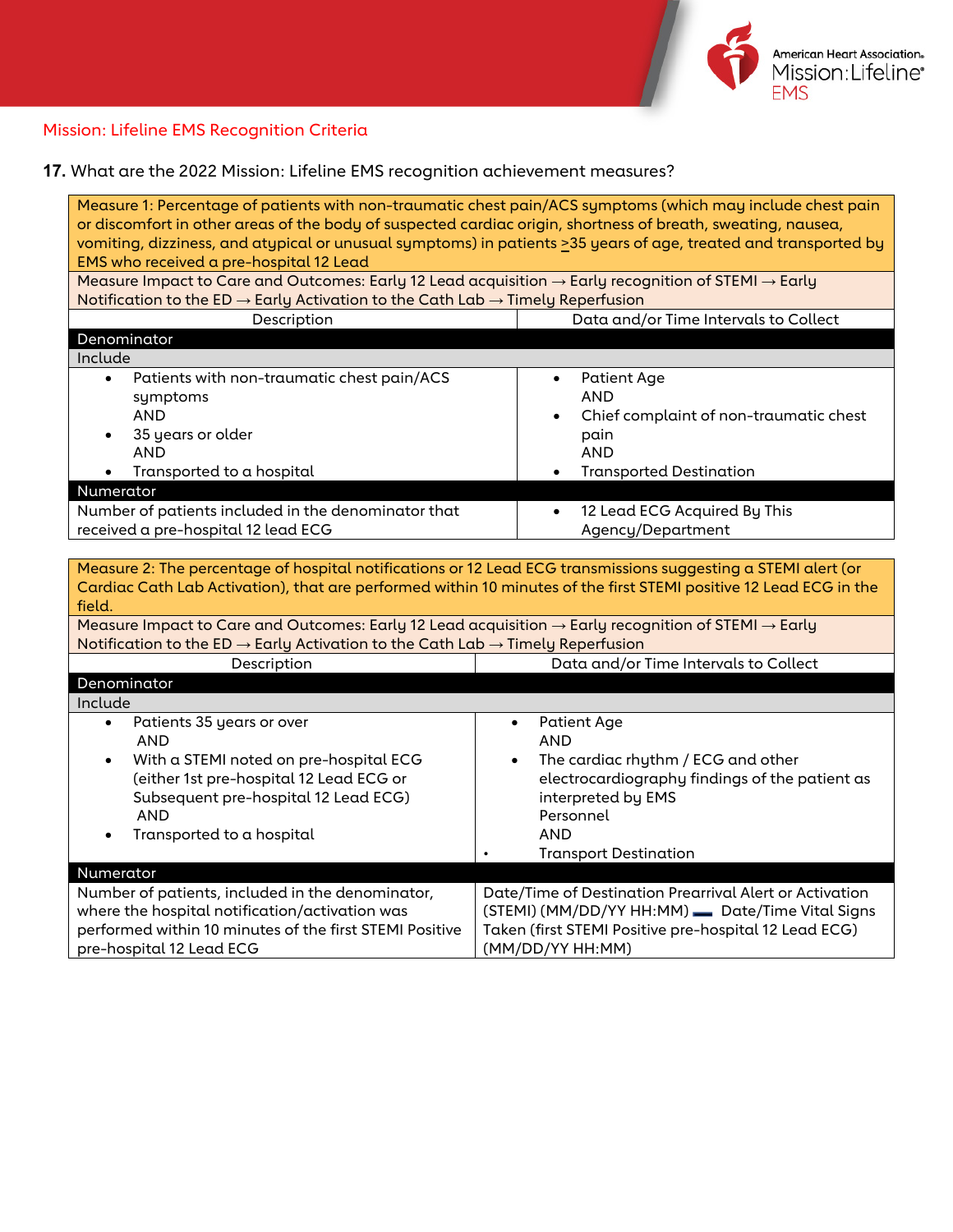

| Measure 3: Percentage of patients treated and transported directly to a STEMI Receiving Center, with EMS First<br>Medical Contact to device time <90 Minutes and/or EMS First Medical Contact to PCI <120 Minutes when transport<br>time >45 minutes and Door to Balloon <30 Minutes. (When destination facility = STEMI Receiving Center)<br>Measure Impact to Care and Outcomes: Coordination of care between EMS and the STEMI Receiving centers<br>Data and/or Time Intervals to Collect<br>Description |                                                                                                                                                                                                                                                                           |  |
|-------------------------------------------------------------------------------------------------------------------------------------------------------------------------------------------------------------------------------------------------------------------------------------------------------------------------------------------------------------------------------------------------------------------------------------------------------------------------------------------------------------|---------------------------------------------------------------------------------------------------------------------------------------------------------------------------------------------------------------------------------------------------------------------------|--|
| Denominator                                                                                                                                                                                                                                                                                                                                                                                                                                                                                                 |                                                                                                                                                                                                                                                                           |  |
| Include                                                                                                                                                                                                                                                                                                                                                                                                                                                                                                     |                                                                                                                                                                                                                                                                           |  |
| Patients 18 years of age or older<br>$\bullet$<br><b>AND</b><br>With a STEMI noted on pre-hospital ECG<br>$\bullet$<br>AND<br>Transported to a STEMI Receiving Center<br>$\bullet$<br>(Primary PCI)<br><b>AND</b><br>Primary PCI was performed<br>$\bullet$                                                                                                                                                                                                                                                 | <b>Patient Age</b><br>٠<br><b>AND</b><br>The cardiac rhythm / ECG and other<br>electrocardiography findings of the patient as<br>interpreted by EMS<br>Personnel<br><b>AND</b><br><b>Transport Destination</b><br><b>AND</b><br><b>Reperfusion Strategy = Primary PCI</b> |  |
| Numerator                                                                                                                                                                                                                                                                                                                                                                                                                                                                                                   |                                                                                                                                                                                                                                                                           |  |
| Number of patients included in the<br>denominator where the total time from FMC<br>(first medical contact) to device<br>activation/Primary PCI was achieved in 90<br>minutes or less or 120 min where travel time was<br>$>$ 45 min and D2B is $<$ 30 min                                                                                                                                                                                                                                                   | Date/Time (MM/DD/YY HH:MM) of Reperfusion Strategy (PCI)<br>Arrived at Patient Date/Time (EMS FMC) (MM/DD/YY<br>HH:MM)                                                                                                                                                    |  |

| Measure 4: Percentage of STEMI patients treated and transported to a STEMI Referring Hospital for reperfusion A)<br>With a Door-to-Needle time of <30 Minutes OR B) Initial EMS FMC to PCI of the transfer for PCI patient <120<br>Minutes.                                                                                                             |                                                                                                                                                                                                                                                                                                                                                    |  |  |  |
|---------------------------------------------------------------------------------------------------------------------------------------------------------------------------------------------------------------------------------------------------------------------------------------------------------------------------------------------------------|----------------------------------------------------------------------------------------------------------------------------------------------------------------------------------------------------------------------------------------------------------------------------------------------------------------------------------------------------|--|--|--|
| Measure Impact to Care and Outcomes: Coordination of care between EMS and the STEMI Referring Hospitals                                                                                                                                                                                                                                                 |                                                                                                                                                                                                                                                                                                                                                    |  |  |  |
| Description                                                                                                                                                                                                                                                                                                                                             | Data and/or Time Intervals to Collect                                                                                                                                                                                                                                                                                                              |  |  |  |
| Denominator                                                                                                                                                                                                                                                                                                                                             |                                                                                                                                                                                                                                                                                                                                                    |  |  |  |
| Include                                                                                                                                                                                                                                                                                                                                                 |                                                                                                                                                                                                                                                                                                                                                    |  |  |  |
| Patients 18 years of age or older<br>$\bullet$<br><b>AND</b><br>With a STEMI noted on pre-hospital ECG<br>$\bullet$<br><b>AND</b><br>Transported to a STEMI Referring Center<br>$\bullet$<br><b>AND</b><br>Thrombolytics Administered<br>$\bullet$<br><b>OR</b><br>Patients are transported to a STEMI<br>$\bullet$<br>Receiving Center for Primary PCI | <b>Patient Age</b><br>٠<br><b>AND</b><br>The cardiac rhythm / ECG and other<br>$\bullet$<br>electrocardiography findings of the patient as<br>interpreted by EMS<br>Personnel<br><b>AND</b><br><b>Transport Destination</b><br><b>AND</b><br><b>Reperfusion Strategy (Thrombolytics)</b><br><b>OR</b><br><b>Reperfusion Strategy (Primary PCI)</b> |  |  |  |
| Numerator                                                                                                                                                                                                                                                                                                                                               |                                                                                                                                                                                                                                                                                                                                                    |  |  |  |
| Number of patients included in the<br>denominator with STEMI noted on pre-hospital<br>ECG, who are transported directly to a STEMI<br>Referring center AND had fibrinolytic therapy<br>administered in 30 OR transferred to a STEMI<br>Receiving Center and had Primary PCI<br>Performed <120 Minutes                                                   | Patient Arrived at Destination Date/Time (Door-In Time)<br>(MM/DD/YY 00:00) - Reperfusion Strategy (Thrombolytics)<br>(MM/DD/YY HH:MM)<br><b>OR</b><br>Reperfusion Strategy (PCI) Date/Time (MM/DD/YY HH:MM) -<br>Arrived at Patient Date/Time (EMS FMC) (MM/DD/YY HH:MM)                                                                          |  |  |  |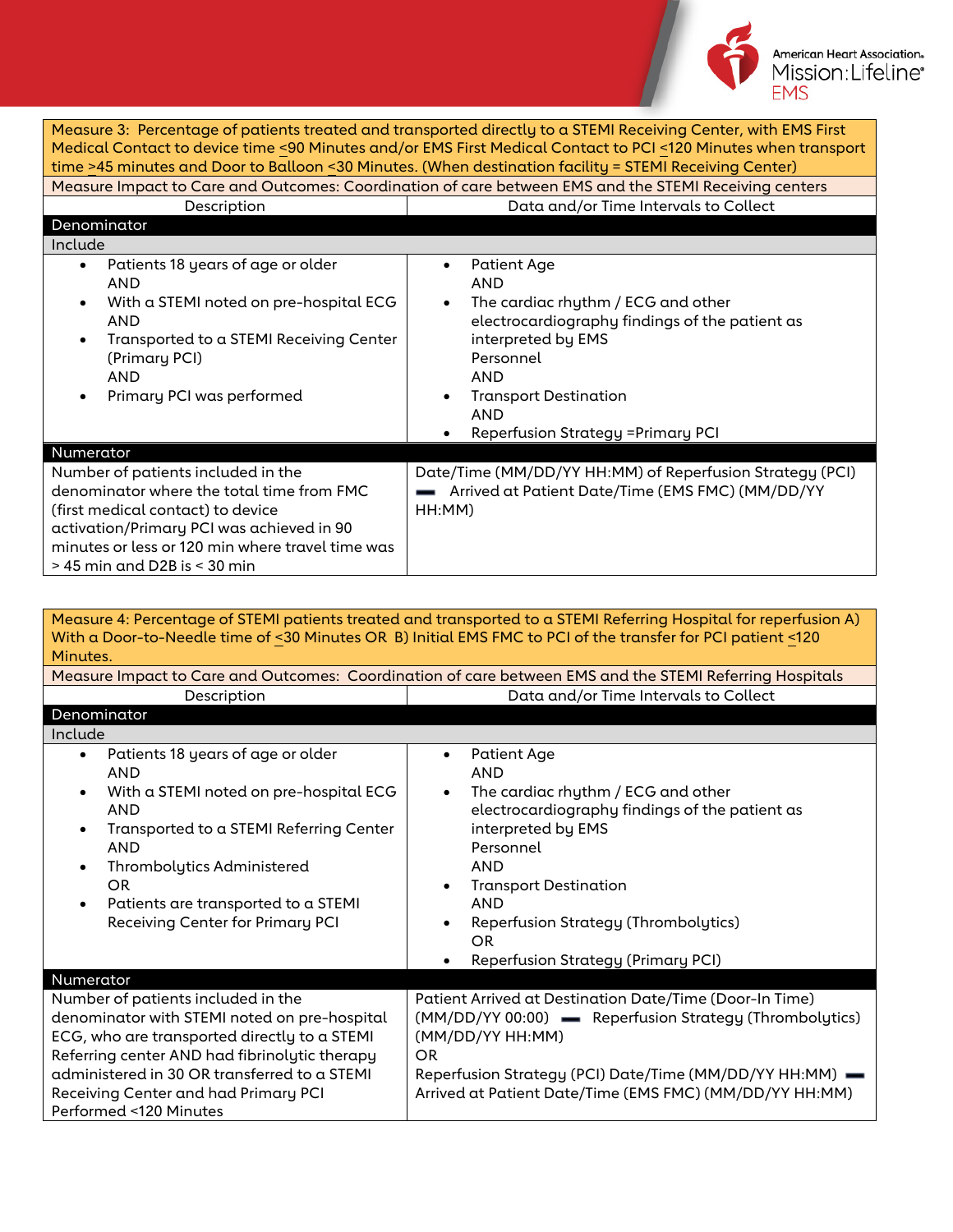

**18.** What percent achievement must be met for the required achievement measures to qualify for recognition?

An aggregated performance score of 75% or more is required for each measure to qualify for the Silver or Gold award and 75% for the corresponding quarters for each measure for the Bronze award.

**19.** Will data be aggregated annually for the silver/gold achievement level?

Yes.

**20.** Will the validity of the data be verified?

All submitted data will be reviewed by Mission: Lifeline staff. Any data that seems to be inconsistent or inclusive of error may be flagged and sent back to the submitting agency for review and correction. All data should be submitted by a qualified and appropriately designated staff person of the EMS agency. At the time of the application submission, a representative of the EMS agency, with administrative authority will be asked to agree to a statement of truth attesting the application submission is complete, without omission, accurate, and truthful. Data entry in other repositories is also based on self-reported data and therefore limited by the same truth in reporting.

**21.** What are the required achievement measures based on destination hospital type?

|          | Transports patients to<br><b>STEMI Receiving</b><br>Center | Transports patients to<br><b>STEMI Referring Hospital</b><br>patients<br>receive<br>and<br>lytics | Submit data for the<br>following measures |
|----------|------------------------------------------------------------|---------------------------------------------------------------------------------------------------|-------------------------------------------|
| Agency 1 | Yes                                                        | Yes                                                                                               | 1, 2, 3, 4                                |
| Agency 2 | Yes                                                        | No                                                                                                | 1,2,3                                     |
| Agency 3 | No                                                         | Yes                                                                                               | 1,2,4                                     |
| Agency 4 | <b>No</b>                                                  | No                                                                                                | Ineligible to apply                       |

**22.** The Measure 1 definitions now includes ACS symptoms, why?

The measure definition came from the National Model EMS Clinical Guidelines. The intent is to ensure that EMS agencies are considering all possible cardiac related symptoms to ensure patients receive a 12-Lead ECG to rule out a possible STEMI.

**23.** What is EMS First Medical Contact?

This Mission: Lifeline EMS Recognition measure utilizes the time of pre-hospital "First Medical Contact". First Medical Contact (FMC) is broadly defined as the time of eye-to-eye contact between STEMI patient and caregiver. For the purposes of Mission: Lifeline EMS Recognition - First Medical Contact (FMC) is the time of eye-to-eye contact between the STEMI patient and the first caregiver (Medical First Responder, Physician at a clinic, or EMS personnel). When the Medical First Responder or physician at a clinic is the first caregiver at the patient's side, and their time of initial contact with the patient is known, the eye-to-eye contact time between the patient and that first caregiver is preferred.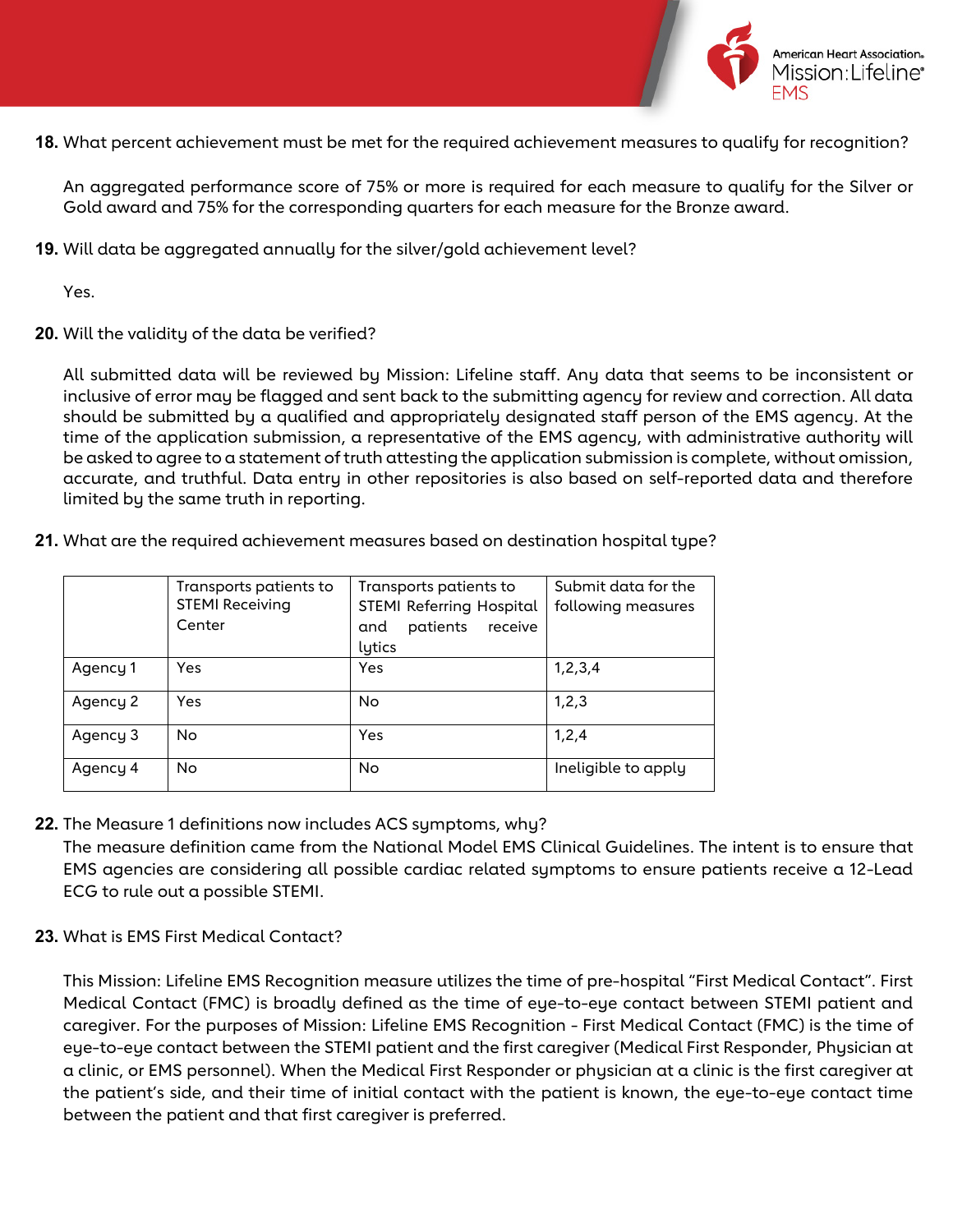

#### **24.** What is the 2022 Plus Measure?

Agencies are required to report the data for the 2022 Plus measure, but performance adherence will not affect base level achievement award status. When adherence for the plus measure is >75% compliance, the agency will then receive a Plus designation on their award (example: Gold Plus).

PLUS Measure: Of those patients reported in the EMS Measure 1 numerator, patients who received a 12 Lead ECG, the percentage of 12 Lead ECG's performed within 10 Minutes of EMS First Medical Contact. (Required reporting but not used for baseline recognition analysis)

Measure Impact to Care and Outcomes: Early 12 Lead acquisition **→** Early recognition of STEMI **→** Early Notification to the ED **→** Early Activation to the Cath Lab **→** Timely Reperfusion

| Description                                                                                                                                                                                                                                                                                                               | Data and/or Time Intervals to Collect                                                                                                                                                                                                                                    |
|---------------------------------------------------------------------------------------------------------------------------------------------------------------------------------------------------------------------------------------------------------------------------------------------------------------------------|--------------------------------------------------------------------------------------------------------------------------------------------------------------------------------------------------------------------------------------------------------------------------|
| Denominator                                                                                                                                                                                                                                                                                                               |                                                                                                                                                                                                                                                                          |
| Include                                                                                                                                                                                                                                                                                                                   |                                                                                                                                                                                                                                                                          |
| Patients with non-traumatic chest<br>$\bullet$<br>pain/ACS symptoms<br><b>AND</b><br>35 years or older<br>$\bullet$<br><b>AND</b><br>Had a prehospital 12 Lead ECG performed<br>$\bullet$<br><b>AND</b><br>Who were transported by EMS (to either a<br>STEMI<br>Referring Hospital or a STEMI<br><b>Receiving Center)</b> | Patient Age<br>$\bullet$<br><b>AND</b><br>Chief complaint of non-traumatic chest<br>pain<br><b>AND</b><br>The cardiac rhythm / ECG and other<br>electrocardiography findings of the patient<br>as interpreted by EMS<br>Personnel<br>AND<br><b>Transport Destination</b> |
| Numerator                                                                                                                                                                                                                                                                                                                 |                                                                                                                                                                                                                                                                          |
| Number of patients included in the denominator<br>who received a pre-hospital 12 lead ECG within 10<br>minutes of transporting EMS agency's arrival to the<br>patient                                                                                                                                                     | Date/Time Vital Signs Taken (pre-hospital 12 Lead<br>ECG) (MM/DD/YY HH:MM) - Arrived at Patient<br>Date/Time (EMS FMC) (MM/DD/YY HH:MM)                                                                                                                                  |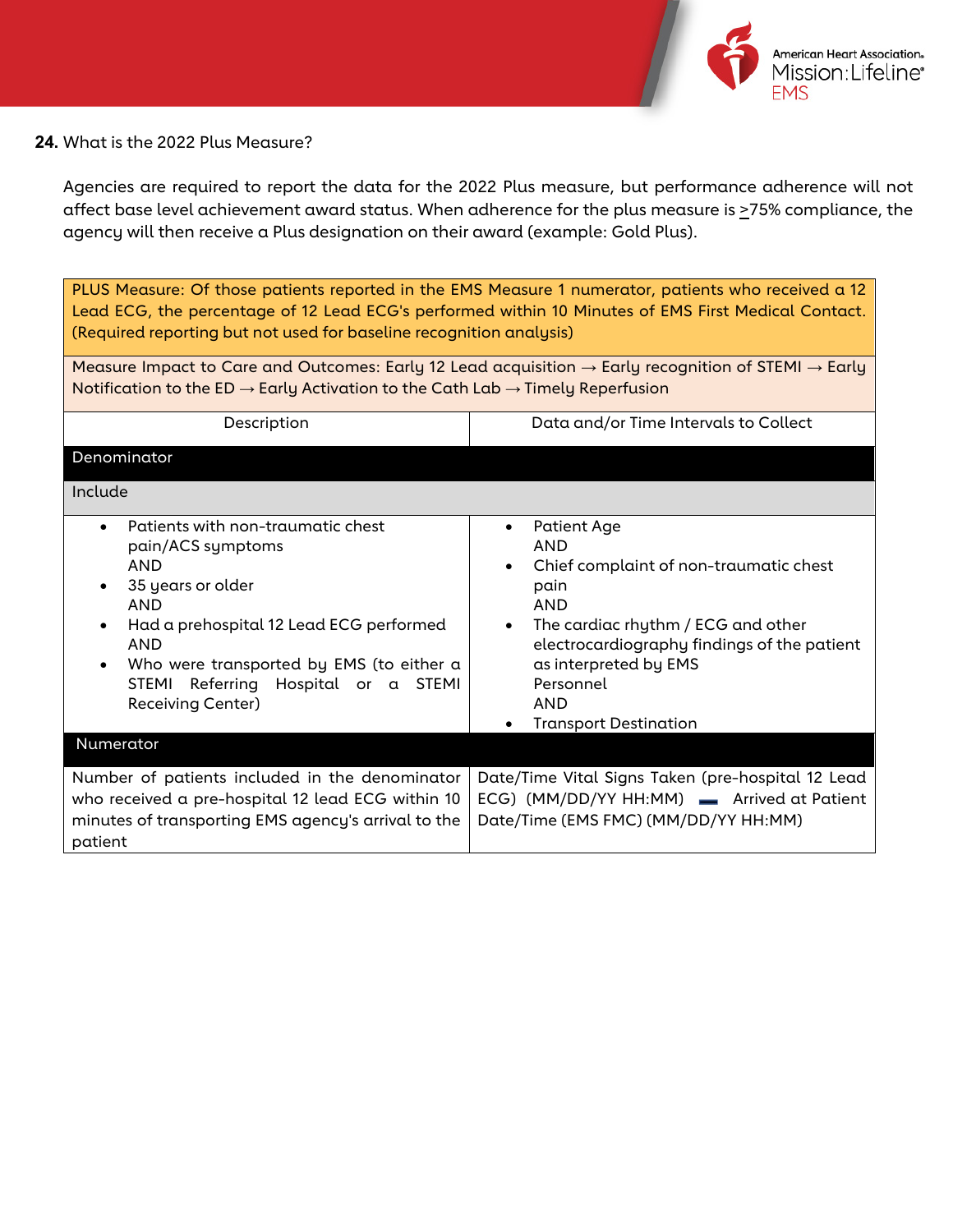

## Mission: Lifeline EMS Recognition Application Guidance

- **25.** What application options are available for 2022?
	- A. Individual (Stand Alone)
		- I. EMS agency meets the volume requirement, acquires the 12 Lead ECG AND provides transport of the STEMI patient.
	- B. Individual/Joint/Regional Application with Team option
		- I. EMS agency is the "primary applicant".
		- II. The EMS agency opts to include Medical First Responder agencies/departments that assist with calls that involve a possible STEMI, regardless of the assisting department's ability to acquire a 12 Lead ECG, the level of certification or their ability to transport.
		- III. The EMS agency meets the volume requirement, receives the 12 Lead ECG AND provides transport of the STEMI patient.
		- IV. The primary applicant will also be asked to provide contact information for the ambulance service as well as the agency name and a contact for each Medical First Responder included as a team member.
	- C. Joint Application
		- I. The joint application is for the prehospital providers that provide treatment and transport of the STEMI patient in collaboration with a second agency. One agency may acquire the 12 Lead ECG and the second agency provides the transport.
		- II. The prehospital providers meet the volume requirement with patients that are treated together.
		- III. One of the two joint applicants must meet the % ECG criteria on all patients, 35 years or older, with non-traumatic chest pain.
		- IV. If an agency meets the volume criteria with 2 or more partnering agencies, one joint application may be submitted for each combination when each one meets the volume requirement.
		- V. If an agency meets the volume criteria with a partnering agency AND meets an additional volume criterion as an individual applicant, the agency may apply via both options (regarding volume, a STEMI patient can only fall into one application).
	- D. Regional Application
		- I. The regional application is for EMS agencies who do not meet volume criteria for an individual or joint application (>4 STEMI patients annually). Agencies included in a regional application must each have an annual STEMI volume of <4. Agencies with an annual STEMI volume of  $\geq 4$  are eligible to submit an Individual and/or Joint application.
		- II. Agencies included in a regional application must serve in the same geographically defined EMS region.
		- III. All included agencies' data should be aggregated and reported via the individual application.
		- IV. The name of the applying agency must include "Regional XYZ" via the individual application
		- V. Each agency included in the regional aggregate must be included and listed in the team component.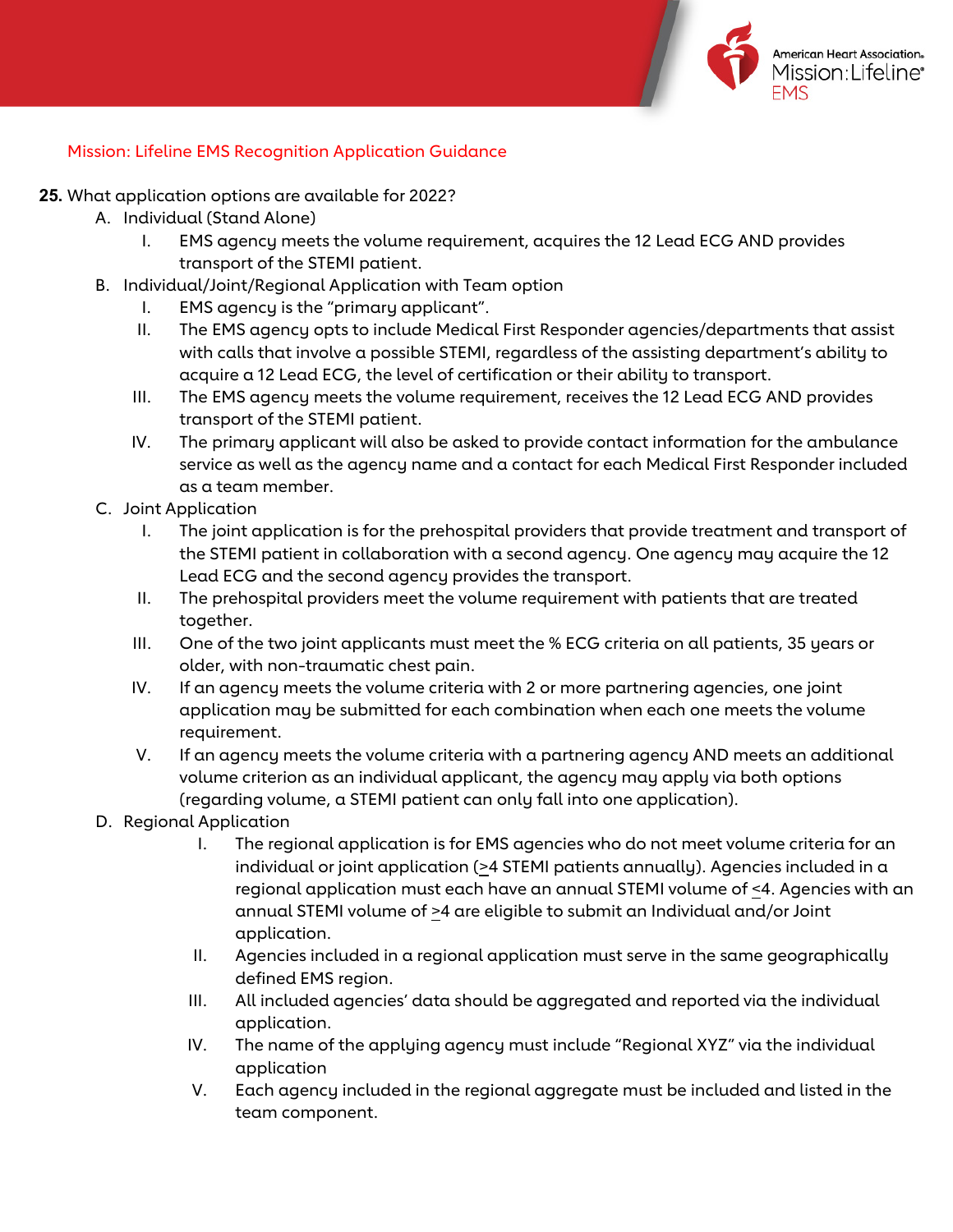

American Heart Association. Mission:Lifeline\*

**26.** Is there a guide available to help determine the most appropriate application to submit for recognition?

Yes, the application option flow chart can assist with determining which application option is most appropriate. This resource can be found on our webpage at [www.heart.org/EMSrecognition.](http://www.heart.org/EMSrecognition)

**27.** Can air transport providers apply for Mission: Lifeline EMS Recognition?

Yes, the patient must be picked up in the field (inter-facility transfer patients are not included). In the case of air transport, there may be an opportunity to apply via the JOINT Application when a specific ground agency and the air medical program meet the minimum volume criteria on STEMI patients they work on together. If there is more than one ground agency working with the air medical program and the volume criteria are met with ground agency 1, and volume criteria are also met with ground agency 2 – then there is an opportunity to submit 2 JOINT applications by the single air medical program. The regional application may also be a consideration for air transport providers

The Individual application with the Team option may be considered when the joint volume criteria cannot be met.

**28.** Is there a limit to the number of individual applications one EMS agency can submit?

No, but there are some restrictions:

- Each EMS agency can submit one Individual application for EMS recognition
- If an EMS agency collaborates with medical first responding agencies/departments that provide 12 lead ECG services, the primary ambulance service submitting the application should include the MFR in a Joint application if volume criteria are met and the MFR is performing the 12 lead. The EMS agency may include the MFR in a team application if the primary EMS agency is performing the 12 lead and transporting. There is no limit on the number of Joint award applications an agency can participate in, so long as the volume criteria can be met for each application (STEMI patients can only be accounted for in one application).
- If an EMS agency (primary applicant) collaborates/responds with MFR that does not have the capabilities to perform 12 Lead, or has limited STEMI case volume with the MFR, the primary EMS applicant can still recognize the MFR(s) in a "Team" application.
- An EMS agency that submits a Joint application may not use the STEMI patients included in the Joint application in any other application. Patients may only be used once.
- **29.** At times, there are multiple agencies dispatched to a STEMI call. Can all responding agencies include the STEMI patient in the data denominator for the award application?

A single STEMI patient should only be captured one time in the overall application process. In the instance where multiple agencies are dispatched and respond to a STEMI patient and an individual application is submitted, the STEMI patient would meet inclusion criteria when transported to a destination hospital. With the Joint application, although there is shared responsibility among two agencies, only one application should be submitted on behalf of both agencies, and therefore, a STEMI patient should still only be captured once.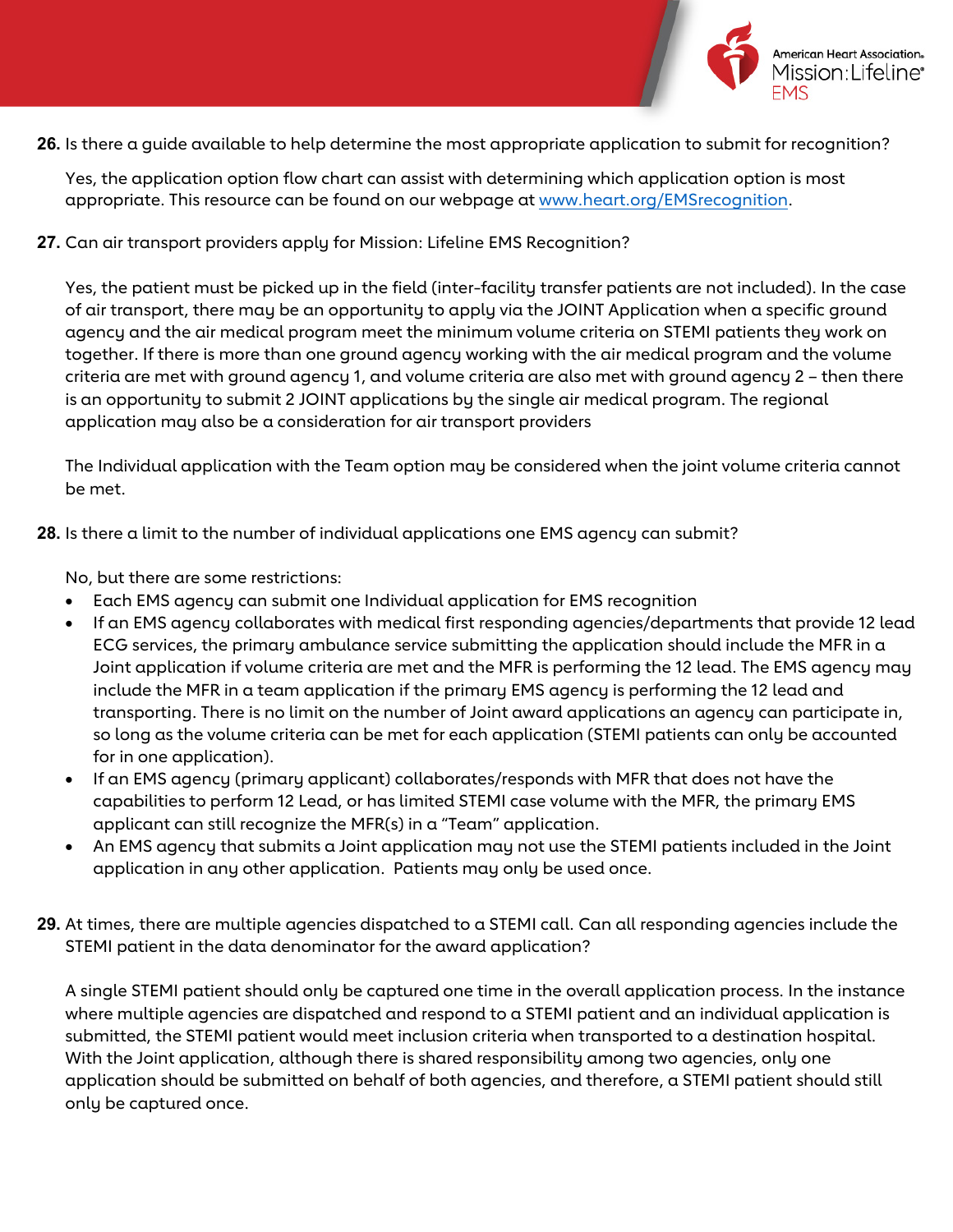

American Heart Association. Mission I ifeline\*

**30.** When there is one agency providing the actual transport of the STEMI patient and another agency is providing the paramedic personnel during this transport, can both agencies include the STEMI patient in the data summary for the award application?

This is a great example of two agencies working together and may consider applying through the JOINT application process. In this case, one application is submitted on behalf of both agencies and the STEMI patient would only be captured once. However, if a joint application is not considered, only one of the agencies providing either the care or the transport can include this patient in the denominators.

**31.** When there are multiple agencies providing transport of the STEMI patient, should all transporting agencies include the STEMI patient for the award application?

This is another instance where the agencies working together may consider applying through the JOINT application process. In this case, one application is submitted on behalf of both agencies and the STEMI patient would only be captured once. However, if a joint application is not considered, only one of the agencies providing either the care or the transport should include this patient in the denominators.

## Application Process

**32.** How can I access the 2022 recognition application?

If you applied for EMS recognition in 2021 you should receive a unique application link that provides access to a blank application.

**33.** What if I did not receive a unique application link?

Please email [Missionlifelin@heart.org](mailto:Missionlifelin@heart.org) and provide a primary contact name and email and the agency name and address and a unique application link will be emailed to the primary contact listed.

**34.** How long is the 2022 recognition application accessible?

Up until the close of the recognition application submission deadline on April 3, 2022, at 11:59:59pm CT.

35. Can I make corrections to my application after submitting the application for recognition analysis?

After submitting the application for recognition analysis, a request will need to be made to [MissionLifeline@heart.org](mailto:MissionLifeline@heart.org) to re-open the application for edits.

**36.** How is the measure data organized in the application?

All measure data will be reported by quarter. After entering data for each quarter, applicants can see their measure adherence for the quarter.

- 37. How do I save the data within the application?
- Data is automatically saved within the application when the browser is closed